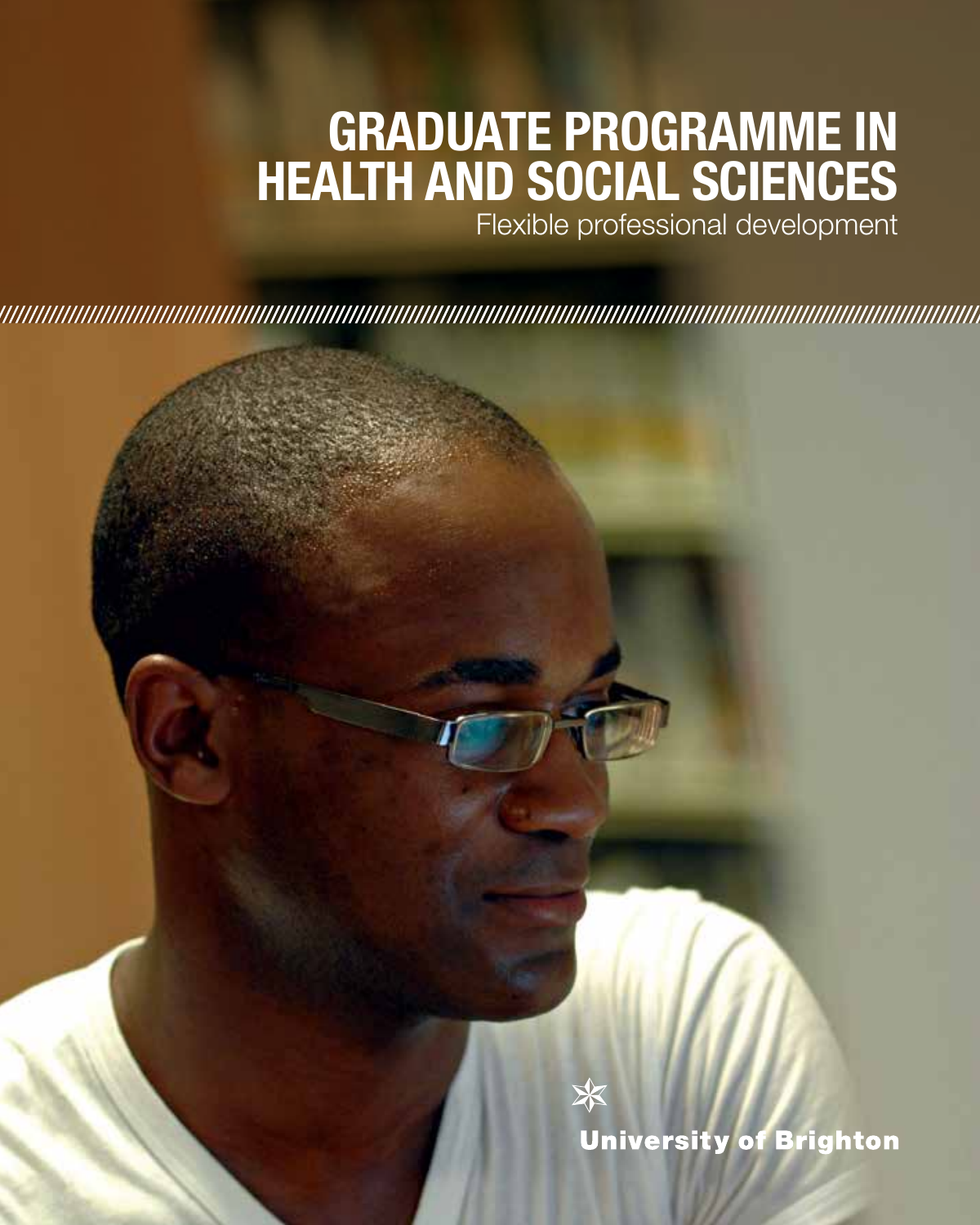## **Introduction**

#### What is the Graduate Programme in Health and Social Sciences?

The Graduate Programme in Health and Social Sciences (GPHSS) is designed to meet the needs of professionals working within areas of the health service, social services, and also in other parts of the public and independent sectors.

The programme offers a wide range of postgraduate courses and modules including postgraduate certificates, diplomas and masters degrees. These courses centre on health and social science disciplines and draw on the professional and research expertise of our academics.

#### How does it work?

All courses are taught within one of the three schools that make up the Faculty of Health and Social Science or within the Division of Medical Education, and are located at the university's Falmer and Eastbourne campuses.

Most of our masters courses can be taken in combination with either a management or education option. The majority of courses also allow you to choose optional modules from across the Graduate Programme in subjects from a wider variety of health and social science disciplines.

Modules within the Graduate Programme may also be studied on their own. Studying single modules can be useful for students who only want to acquire knowledge in a specialist area or who can only commit to a short course. Single modules carry credits so can be accredited towards future studies.

#### How will I study?

Modules are normally taught over a 13-week semester or during an intensive study period of five days. There is a choice of full-time study over a year or part-time study over a period to suit individual needs. Part-time students from the local region can study for an award by day release, while those from further away can complete certain awards during intensive periods of study.

#### Teaching and learning strategies

The Graduate Programme focuses on student-centred learning. The modular framework is flexible, allowing us to offer a wide variety of teaching and learning strategies for students. Most teaching takes place in small groups which vary in size. Opportunities to take advantage of e-learning are offered wherever possible.

Students will receive guidance on their choice of modules and progress through courses from course leaders and/or their personal tutors. Learning contracts and personal development plans may also be adopted as they give students who already have experience in their field of study a valuable opportunity to assess their prior learning and prioritise their learning needs.

Our staff are experienced at meeting the specific needs of postgraduates, and helping them to overcome the unique problems they face. To help with this, we offer a series of general workshops to all students on the Graduate Programme which address time management, study skills, study problems and motivation.

The programme's induction days in September lay out the ethos of the programme, offer sessions in learning and study skills appropriate to postgraduate study.

#### Inter-professional Learning (IPL) opportunities

The Graduate Programme allows students to choose from modules in a wide range of healthcare and social science related disciplines. This gives professionals from different disciplines an opportunity to learn from and about each other in order to improve collaborative practice in the workplace.

#### International students

The Graduate Programme attracts international full-time students from around the world and a diverse range of backgrounds. In particular they are attracted by the quality of research carried out within the Faculty of Health and Social Science and the programme's reputation for providing education that is centred on the needs of professional practitioners.

The flexible structure of the programme is also particularly attractive to international students. As well as offering full-time postgraduate courses it allows students to take individual masters-level modules in an intensive format suited to those who prefer to travel over to the UK for short periods of study.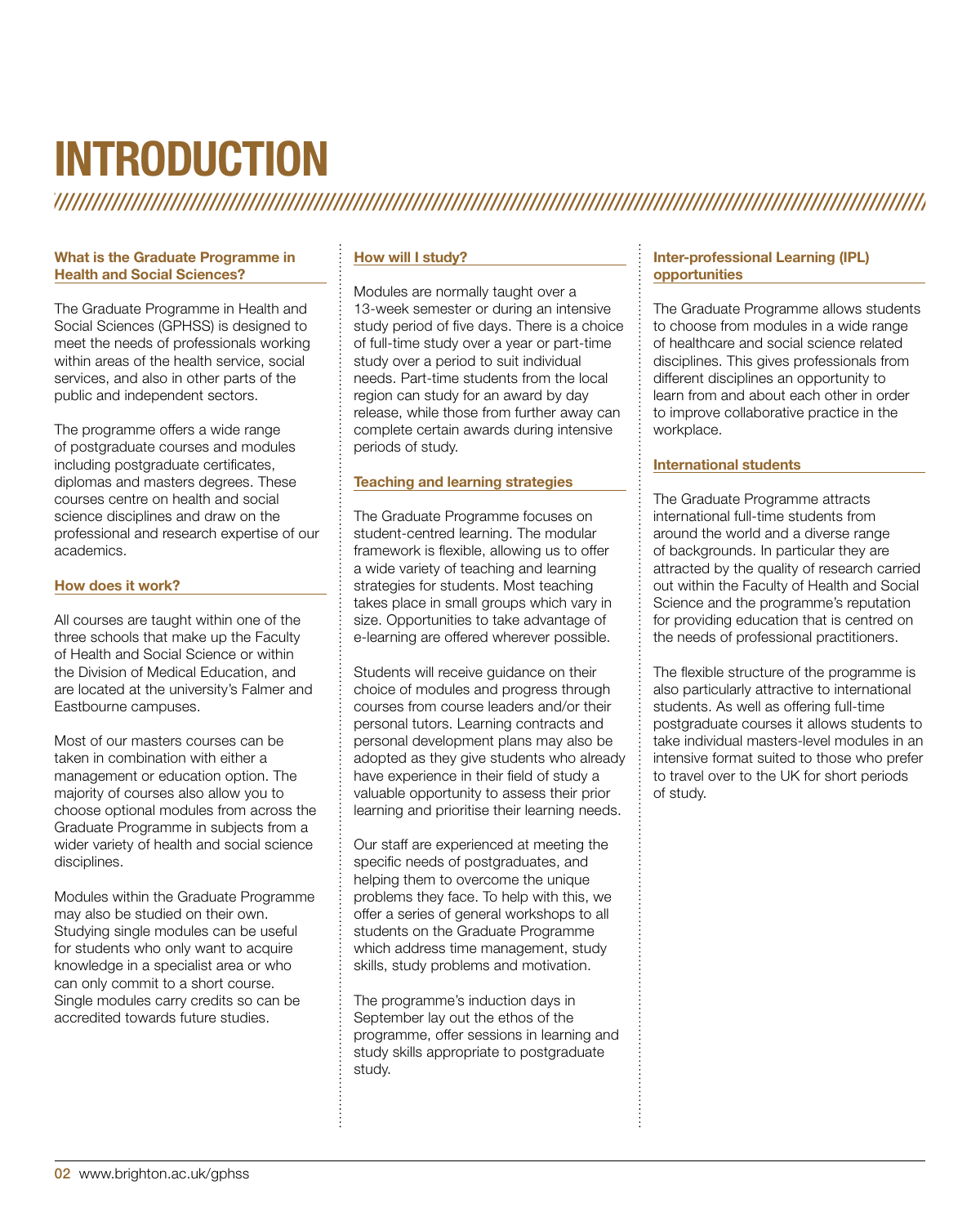### **Schools and research centres**

The Graduate Programme includes three schools and three research centres from the Faculty of Health and Social Science and the Division of Medical Education (part of the Brighton and Sussex Medical School):

#### School of Nursing and Midwifery

The School of Nursing and Midwifery is one of the largest in the university. An important provider of nursing and midwifery education at all academic levels, we provide a wide range of postregistration postgraduate courses and modules.

Our strengths lie in providing high-quality teaching and research with a strong professional and applied focus. We pride ourselves on creating a school environment that is supportive and enjoyable for all students and teachers. www.brighton.ac.uk/snm

#### School of Health Professions

The School of Health Professions is a UK centre of excellence for allied health professions education and research. The school has over 70 staff and a vibrant research culture.

Our key strengths in professional education and the applied social and natural sciences provide a framework for a genuinely multi-disciplinary approach to health professions. All of our postgraduate courses are delivered in a well-equipped and modern environment. www.brighton.ac.uk/sohp

#### School of Applied Social Science

The School of Applied Social Science offers a comprehensive range of taught masters degree and PhD programmes in subjects including criminology, community psychology, psychosocial studies, social research and public administration.

Our thriving research culture, with internationally recognised staff who regularly contribute to local and global debates, ensure that these courses are up-to-date and relevant. We have demonstrated excellence in teaching and learning to external examiners and bodies, and are proud of our reputation for producing highly employable and adaptable postgraduates. www.brighton.ac.uk/sass

#### Division of Medical Education

The Division of Medical Education provides teaching and learning in a wide range of subjects relevant to health care. We have established an extensive systematic programme of formal postgraduate academic awards relevant to the needs of doctors at all levels, in primary care, secondary care, mental health and public health. Our areas of expertise include cardiology, psychiatry, public health, health informatics and general practice. We also support doctors and other health professionals in practice by responding to their continuing educational and development needs through our programme of non award-bearing courses, conferences and seminars. www.bsms.ac.uk/postgraduate

#### Research

Research is at the heart of the faculty's activities. We have a growing reputation for internationally excellent interdisciplinary research in health, wellbeing and welfare and play a leading role in developing research capacity for professionals in these sectors and the wider community.

Our research centres produce high quality research that is theoretically and methodologically robust in a vibrant and supportive environment. Research students have access to excellent facilities, resources and supervisors with a wide range of expertise.





There is a strong focus on working collaboratively with external agencies, groups and individuals from the UK and around the world.

The faculty hosts four research centres, each based within one of the faculty's schools:

- The Centre for Health Research www.brighton.ac.uk/snm/research
- Clinical Research Centre for Health Professions
- www.brighton.ac.uk/sohp/research • Social Science Policy and Research **Centre** 
	- www.brighton.ac.uk/sass/research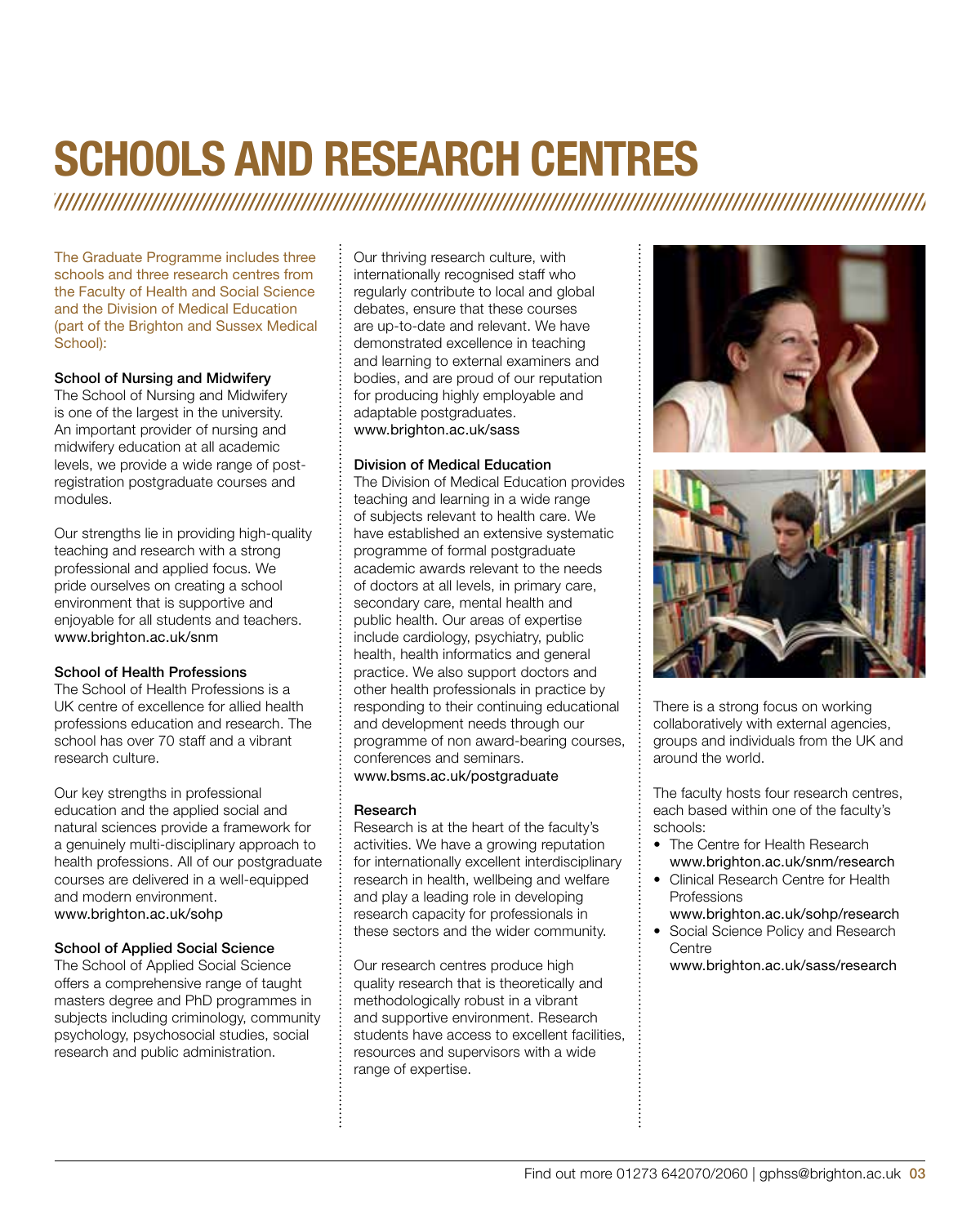### **Courses**

These pages list all of the courses that are offered as part of the Graduate Programme in Health and Social Sciences.

The programme offers courses at a range of levels including:

- MA / MSc
- PGDip
- PGCert

As well as the courses listed here you can also choose to study individual modules.

For more detailed course information such as course structure, areas of study and course syllabus, please visit www.brighton.ac.uk/gphss.

From there you can search for postgraduate courses in your chosen area of study by clicking on the relevant school link and then online for a particular course. You can also call us on 01273 642070/ 642060 or email gphss@brighton.ac.uk.

#### School of Health Professions

- Clinical Research (MRes)
- Neuromusculoskeletal Physiotherapy
- Occupational Therapy
- Occupational Therapy and Education
- Occupational Therapy and Management
- **Physiotherapy**
- Physiotherapy and Education
- Physiotherapy and Management
- Podiatry
- Podiatry and Education
- Podiatry and Management
- Podiatry with Clinical Biomechanics
- Podiatry with Diabetes
- Podiatry with Rheumatology
- Practice-Based Education (PG Cert)
- Principles of Podiatric Surgery
- Professional Health and Social Care Practice (online)
- Sports Injury Management

#### 01273 643818

sohpadmissions@brighton.ac.uk www.brighton.ac.uk/sohp

#### School of Nursing and Midwifery

- Advanced Nurse Practitioner
- Clinical Studies
- Clinical Studies and Education
- Clinical Studies and Management
- Community Health
- Community Health and Education
- Community Health and Management
- Community Specialist Practice
- Health
- Health and Education
- Health and Management
- Health Promotion
- Health Promotion and Education
- Health Promotion and Management
- Health and Social Care Education (PGCert)
- International Health Promotion
- Specialist Community Public Health Nursing

#### 01273 644076 nam.pg@brighton.ac.uk www.brighton.ac.uk/snm

#### Division of Medical Education

• Anaesthesia and Perioperative Medicine

- Cardiology
- Commissioning and Leadership
- Dementia Studies
- Education in Clinical Settings
- Geriatric Medicine
- Managing Medical Careers
- Medical Education (PG Cert)
- Medical Leadership in Clinical Settings
- Medical Toxicology (PG Cert) (Please note this runs in the academic year 2014 – 2015)
- Medical Research (MRes)
- Psychiatry
- Public Health
- Public Health and Management

01273 641782 pgm@bsms.ac.uk www.bsms.ac.uk/postgraduate

#### School of Applied Social Science

- Applied Social and Community Research
- Community Psychology
- Criminology and Criminal Justice
- MPA (Masters in Public Administration)
- Psychosocial Studies
- Social Research (PG Cert)

#### 01273 643494

#### sassenquiries@brighton.ac.uk www.brighton.ac.uk/sass

#### Professional Doctorates

- Doctor of Biomedical Science (DBMS)
- Doctor of Counselling and Psychotherapy (DCP)
- Doctor of Health Care (DHC)
- Doctor of Health Promotion (DHP)
- Doctor of Midwifery (DMid)
- Doctor of Nursing (DNursing)
- Doctor of Occupational Therapy (DOccT)
- Doctor of Pharmacy (DPharm)
- Doctor of Physiotherapy (DPT)
- Doctor of Podiatry (DPod)
- Doctor of Social Work (DSW)

#### 01273 644763

#### j.ingles@brighton.ac.uk www.brighton.ac.uk/sohp/profdoc

#### Research degrees

A research degree will offer you the opportunity to study a topic relevant to your personal/professional development in depth, which contributes new knowledge to the scientific base and theoretical framework of the subject area. Visit the websites of our individual research centres (see page 3) to find out about the specialist areas each of them offers.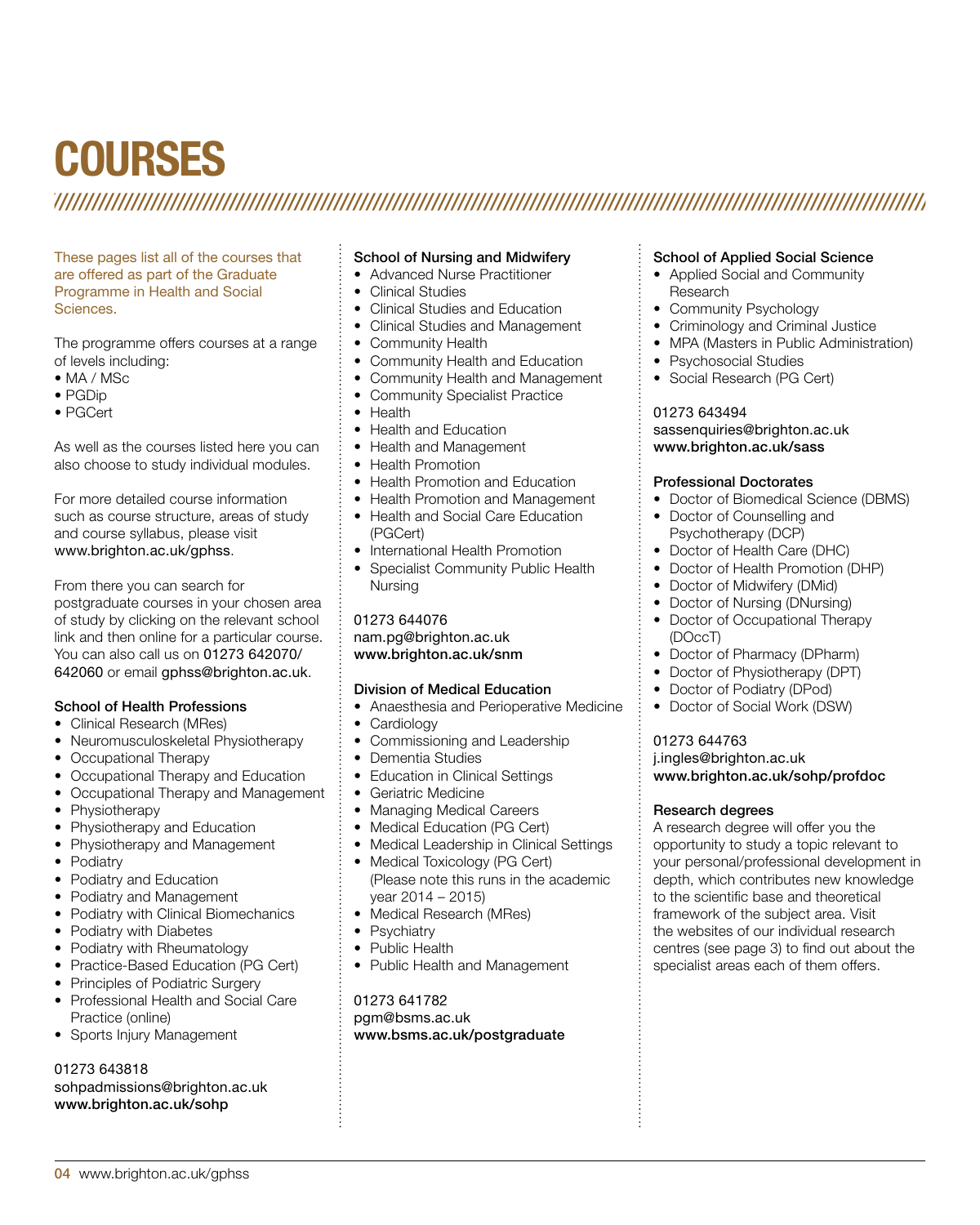### 

#### Management and Education Options

#### Courses including management

These courses aim to meet the needs of health professionals who wish to study professional and management issues at an advanced level. You may currently hold a management role or wish to move into management in the future. You can choose management modules from the Graduate Programme or from certain modules within the Brighton Business School.

#### Courses including education

You can take most masters courses in combination with the PGCert Health and Social Care and Education, PGCert Practice-Based Education, PGCert Education in Clinical Settings, PGCert Medical Education or other education modules from within the GPHSS. This option is for those who wish to continue their professional studies to masters level but who require a qualification in education.

It will be of particular interest if your professional role includes training responsibilities or you intend moving to a training role in the future. A number of postgraduate certificates include accreditation with professional bodies as well as an academic award.

#### Masters degrees

Students must complete a dissertation for a masters degree. The degree will be either an MA or an MSc depending on the balance of modules taken and the nature of the dissertation. The dissertation will normally carry 60 level 7 credits.



Tiffany White Physiotherapy MSc

After 15 years of physiotherapy practice in the clinical field, I decided to undertake a full-time masters course. I was able to choose from a wide variety of module subjects, which enabled me to meet and learn from many different professionals.

The majority of assignments allow individuals to choose their own research areas, so I expanded my knowledge in orthopaedics. I found the module lecturers and personal tutor were encouraging and supportive throughout my year.

This course re-inspired my commitment to the physiotherapy profession and I have now returned to clinical and academic work with improved knowledge and confidence to develop my career.



Negin Hakkaki Criminology MA

I studied for my undergraduate degree at the University of Brighton and found it was both a rewarding and enjoyable experience.

For this reason, I chose to continue my studies here with a Criminology MA. The course offers the opportunity to specialise in topics that you are particularly interested in as well as learning contemporary criminological theory.

When first arriving at Brighton I was immediately comfortable in my surroundings, both at the campus and the city as a whole. The tutors are very friendly and supportive and always make time to assist you on the course. The facilities on campus are fantastic, with plenty of computer poolrooms available in the library.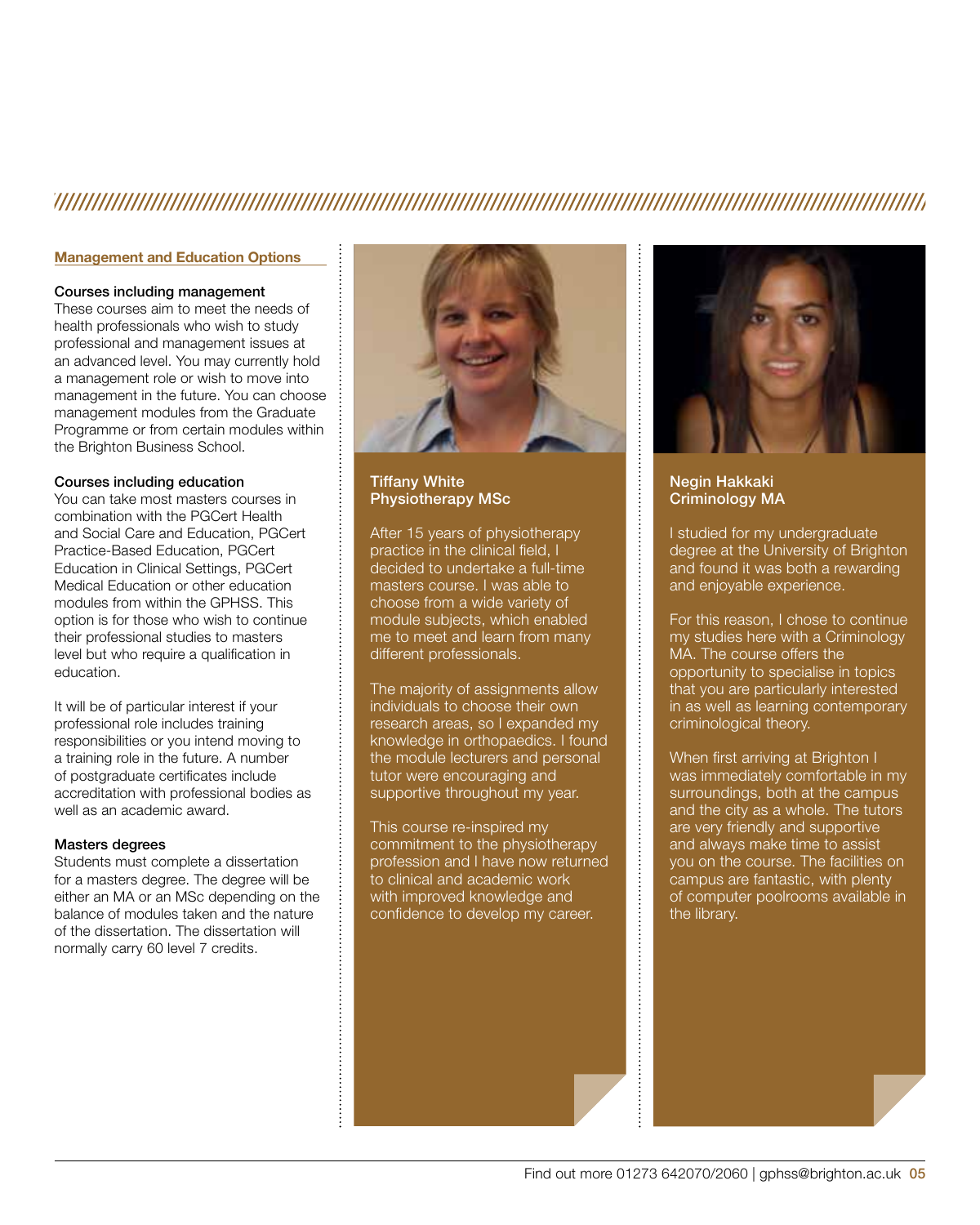### **Modules**

Each of the courses within the Graduate Programme is made up of core modules and a range of optional modules. All core modules are mandatory. The optional modules allow you to choose from modules in a wider variety of health and social science disciplines. Some degrees are highly specified; others offer more choice. Choices are subject to the limitations of the programme's organisation.

If you prefer, you have the option to create a bespoke course containing your own choice of modules from within the Graduate Programme.

This leads to an award of an MSc in Health (see www.brighton.ac.uk/snm/courses/ post-reg for more information). This is intended to enable you to put together a course to meet your own specific needs and to reflect the wide and individual nature of these needs. Your module choice will be negotiated with the course leader.

You can also choose to study individual modules. This can be useful if you only want to acquire knowledge in a specific area or can only commit to a short course. Single modules carry credits so can be accredited towards future studies.

#### Module duration and ratings

Each module has its own method of presentation and assessment and requires approximately 200 hours of student study. The module description may detail specific entry requirements.

All modules are part of the Credit Accumulation and Transfer Scheme. Modules are normally rated at 20 M CATS points (all modules can be credit rated under the European Credit Rating System or ECTS, where a 20-credit module is equivalent to 10 ECTS credits).

#### Developing Professional Learning module

This module is intended for students who have had a gap in study and need preparation for Continuing Professional Development or masters-level study. It concentrates on the development of transferable study skills in information technology, literature searches, essay writing and referencing, presentation, time management and reflection which will enhance the student's management of their own learning.

#### Study skills online module

This module is delivered online and aims to assist students in developing the confidence and skills to meet the challenges of higher academic study. To study in the context of their profession requires the student to demonstrate the link between theory and practice. The learning process therefore centres on the students personal professional focus to enable the student to draw on known experience and integrate this with a theoretical perspective, using study skills to achieve this.

For more details on these and our other modules please visit www.brighton.ac.uk/ gphss. Here you can search the module database by module code, title or key words of interest and download module timetables.



#### Nicole Vann International Health Promotion MA

I manage the Hangleton and Knoll Project, a vibrant community development and youth-work project based in East Sussex. Studying on the International **Health Promotion masters** programme has been really helpful to my work. Health promotion has a vital role to play in community development and youth work, and the course has enabled me to apply research into my everyday work.

My working practice has definitely improved as a result of my experiences on the course. In particular, and from both personal and professional perspectives, I benefited from my threemonth placement in Canada, which I undertook as part of the International Dimension of Health Promotion module.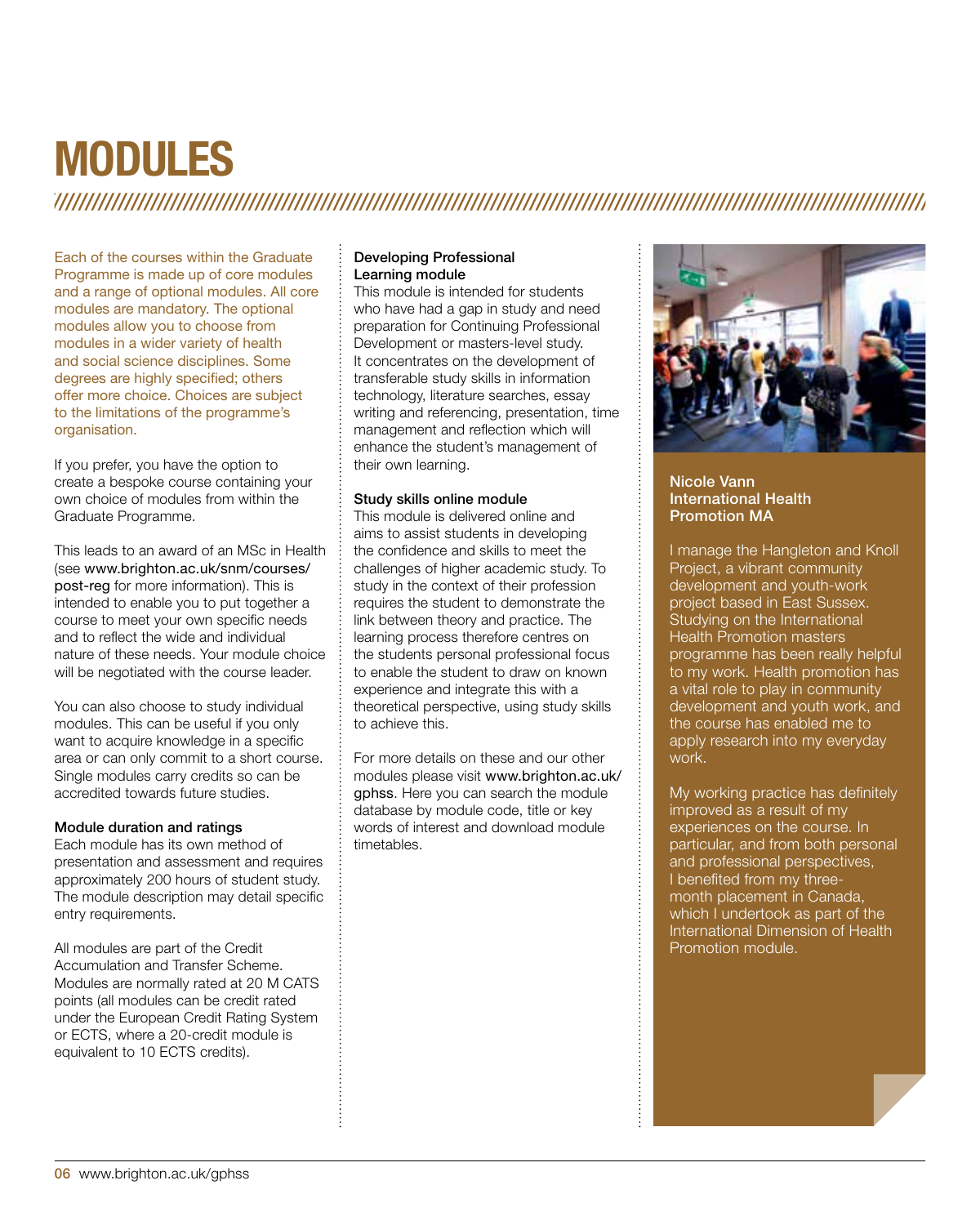# **How to apply**

#### Applying for a course

To apply for a course visit www.brighton. ac.uk/gphss, search for the course in your chosen area of study by clicking on the relevant school link and then follow the online application instructions. Once you have submitted your online application it will be forwarded to the relevant school.

The school will then contact you to inform you whether you will be invited for an interview. If you are successful at the interview stage you will be given a conditional or unconditional offer and further instructions regarding enrolment.

#### Applying for a single module

To apply for a single module visit www.brighton.ac.uk/gphss and complete the 'single enrolment application form'.

Once complete, return it to the following address: The Graduate Programme in Health and Social Sciences Faculty of Health and Social Science University of Brighton Room 336 Mayfield House Falmer Brighton, BN1 9PH Or email gphss@brighton.ac.uk

#### Careers advice service

To discuss your options contact the relevant course leader, and for further advice contact: Helen Stanley, Director of Graduate Programme in Health and Social Sciences H.F.Stanley@brighton.ac.uk.

#### Fees and funding

Tuition fees and the kind of funding available depend on a number of factors, including which course you take and your chosen mode of study. Many organisations support their professionals; if for example you work for an NHS trust, your module costs may be covered via the Health Education Contract (H.E.C).

Other students fund themselves and for this reason we keep module and course fees as low as possible and we phase payment arrangements for individuals.

A discount is available for students who have studied at the university before. Please see the fees and funding section at www.brighton.ac.uk/money for details on eligibility and further information.

You may also email fees@brighton.ac.uk if you have a specific fee enquiry.

#### **Further Information**

The GPHSS Student Handbook providing essential information about the Graduate Programme and frequently asked questions can also be found at: www.brighton.ac.uk/gphss.